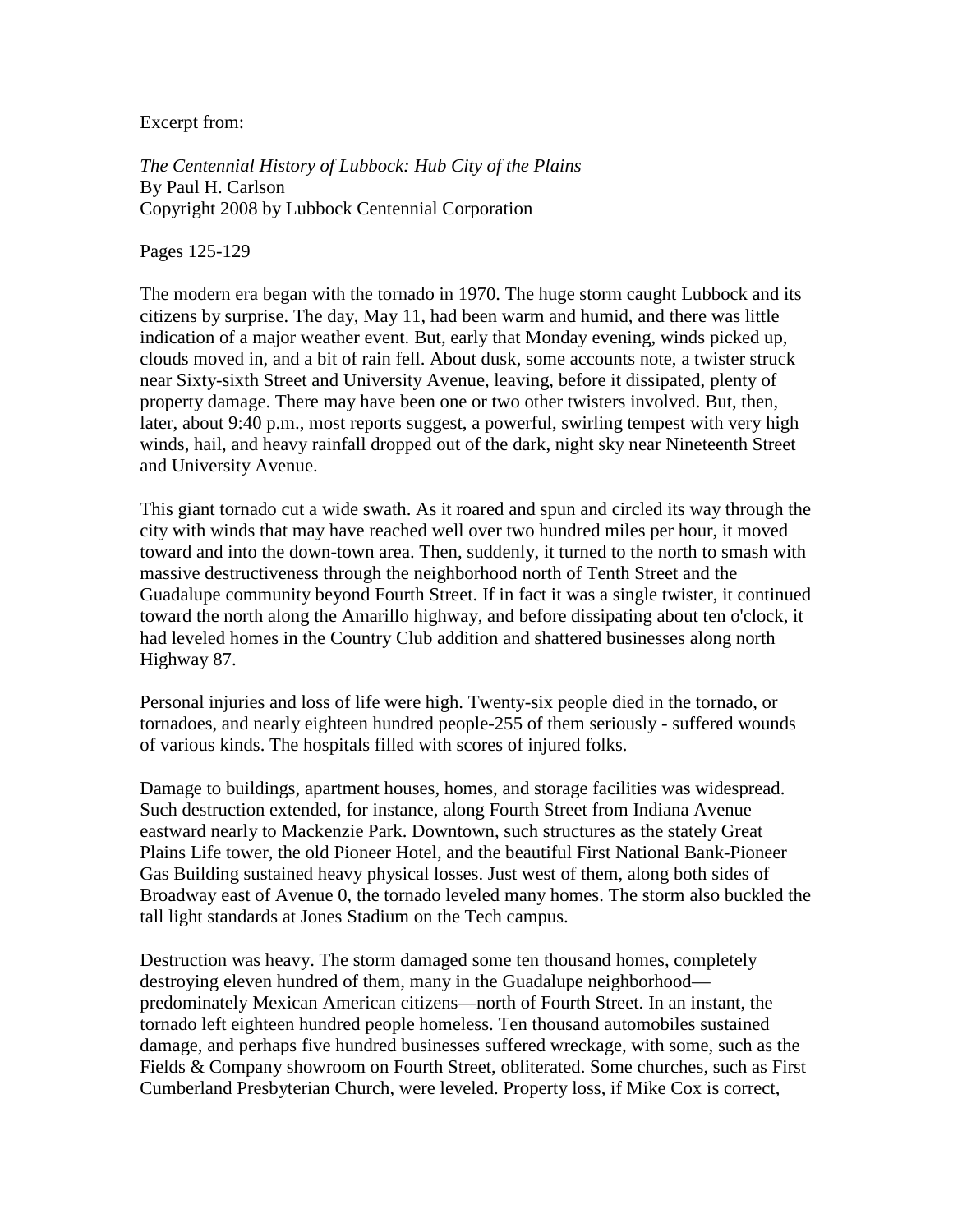totaled \$840 million, making the F5-category storm one of the costliest tornadoes in American history.

The tornado was devastatingly disruptive. Lives were lost, homes destroyed, businesses closed, and jobs gone. Household goods and personal possessions disappeared. The storm scattered such small pets as cats, dogs, and birds. It cut utilities, including water supplies, and it created havoc with traffic flow and communication systems twenty-five thousand telephones lost service. It toppled power lines and spread debris across streets, including main thoroughfares. Some underpasses filled with water, blocking access to portions of the city.

Through it all, however, Lubbock's citizens did not panic. Even as ambulances carried away injured and wounded people, Mayor James H. Granberry, in office only three weeks, announced a state of emergency and about 10:00 p.m. called upon the people of Lubbock to provide immediate assistance for those in need of relief. Many answered his call, and residents of the barrio heroically rescued entrapped persons and assisted their neighbors through the long night.

Moreover, a disaster plan, first developed in 1960 and revised regularly, was in place. William A. Payne, who headed the Emergency Operations Plan, as it was called, set up a control center in the basement of City Hall, and it became the focal point of relief operations. "Within two hours after the storm," writes James C. Burke, "adequate resources for coping with the disaster were at the control of [emergency operations] staff" Relief centers opened; KFYO, the emergency radio station, broadcasted instructions; and police and National Guard troops patrolled the hardest hit areas. Miraculously, KFYO was also able to maintain an open phone line to the rest of the state and helped to keep the nation informed of the tragedy.

Nonetheless, shortly after daylight on May 12, local officials, including Mayor Granberry and City Manager Bill Blackwell, realized that the destruction and devastation were huge. The National Guard was immediately called out to help prevent looting, but more than local help was needed to deal with the monumental calamity. Accordingly, after President of the United States Richard M. Nixon on May 13 declared Lubbock a disaster area, city leaders began applying for and receiving federal relief funds for projects of all kinds, and in August city voters passed a \$13.6 million Disaster Recovery Bond Package. The bond money in turn attracted, writes Roger Schaefer, "nearly \$37 million in state and federal funds . . . to aid [the city] in its reconstruction."

Changes followed. Citizens, mainly Mexican Americans, whose homes in the Guadalupe area had been destroyed, dispersed to other sections of the city, especially to the Jackson, Arnett Benson, and Mackenzie Terrace neighborhoods. A large number of empty homes existed in the latter subdivision, for in the mid-1960s, Anglo citizens in a classic case of "white flight" had abandoned the northeast Lubbock community. They left after it became apparent that the high school - Estacado, which opened in 1967 - under construction nearby would enroll a large number of African American students.